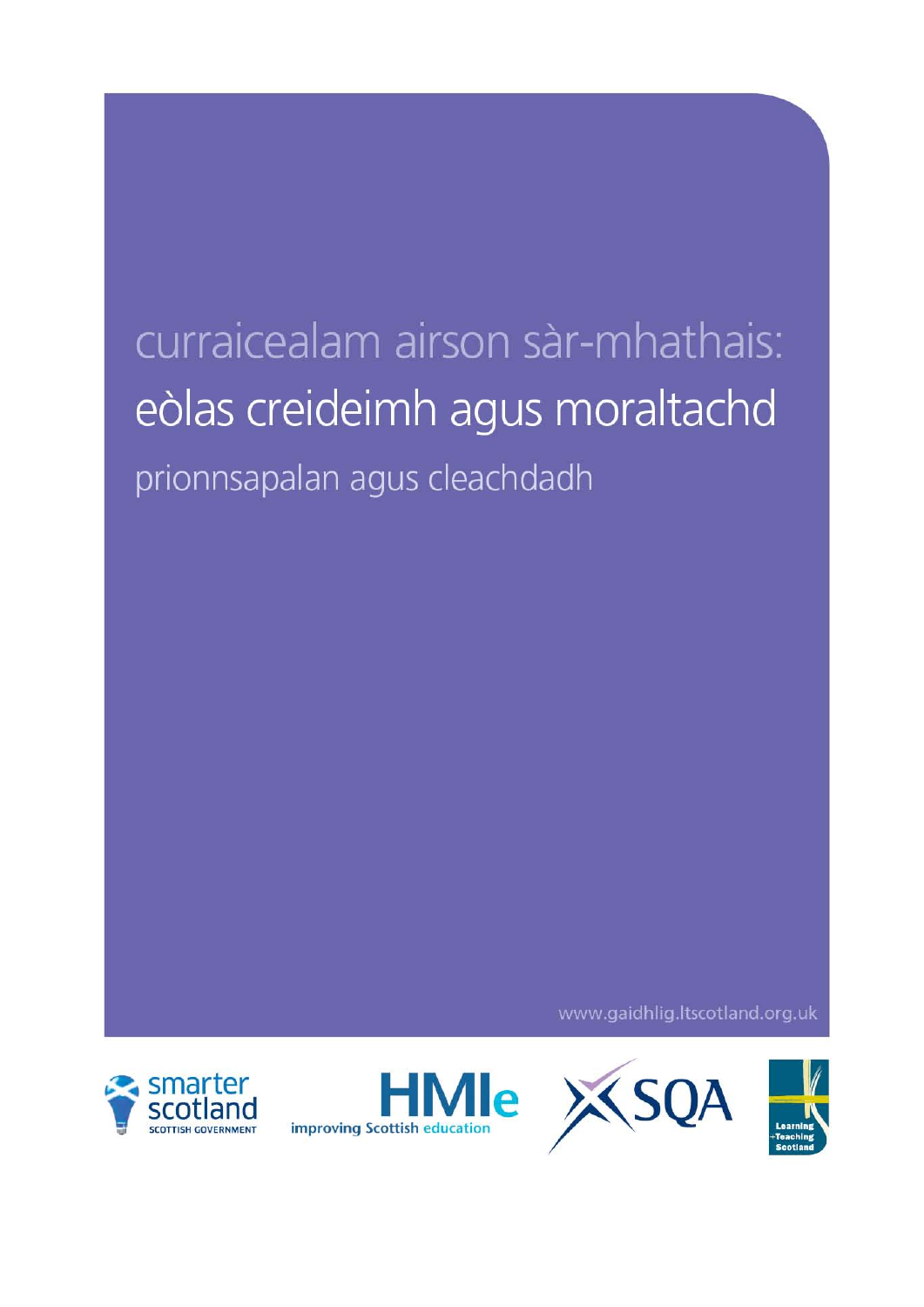## **Eòlas creideimh agus moraltachd Prionnsapalan agus cleachdadh**

#### **Carson a tha eòlas creideimh agus moraltachd cudromach do chlann agus do dhaoine òga uile?[1](#page-1-0) Dè tha clann agus daoine òga a' coileanadh tro ionnsachadh ann an eòlas creideimh agus moraltachd?**

Tha Alba na dùthaich sa bheil raon farsaing de chreideasan am measg an t-sluaigh bho na diofar mheuran den chreideamh Chrìosdail, air an riochdachadh air feadh na dùthcha, maille ri prìomh chreideamhan eile an t-saoghail, agus ri creideasan nach eil traidiseanta. Tha a leithid sin de dh'iomadachd na shaidhbhreas do Alba, mar chùl-raon gluasadach agus smaoineachail dhan chloinn agus do dhaoine òga, airson an creideasan agus an luachan fhèin a thoirt air adhart.

Tha eòlas creideimh agus moraltachd a' toirt comas dhan chloinn agus do dhaoine òga prìomh chreideamhan an tsaoghail a rannsachadh, maille ri seallaidhean a tha neo-eisimeileach an lùib creideas sam bith, agus beachdachadh air na dùbhlain a tha air an cruthachadh le na creideasan agus le na luachan sin. Tha sin a' cur taic riutha ann a bhith a' toirt air adhart, agus a' meòrachadh air, an luachan agus an comas air breithneachadh moralta. Tro mhothachadh agus tuigse mu luach gach neach fa leth ann an coimhearsnachd eadar-mheasgte a thoirt air adhart, tha eòlas creideimh agus moraltachd a' ciallachadh a bhith cunntachail do dhaoine eile. Bidh am mothachadh agus an tuigse a' cuideachadh le bhith a' cur bacadh air claon-bhreith agus do-ghiùlan, nuair a bhios clann agus daoine òga a' smaoineachadh air cùisean mar gràin-creideimh agus leth-bhreith ann an dòigh nas farsainge.

'S e pròiseas a th' ann an eòlas creideimh agus moraltachd far a bheil clann agus daoine òga a' dol an sàs ann a bhith a' sireadh brìgh, luach agus adhbhar nam beatha. Airson seo a dhèanamh, tha feum air rannsachadh chreideasan agus luachan, agus air sgrùdadh mu mar a tha na creideasan agus na luachan sin gan cur an cèill.

#### *Togail a' Churraicealaim 1*

Feumaidh clann agus daoine òga a bhith mothachail gu bheil creideasan agus luachan bunaiteach do theaghlaichean, agus do bhrìgh a' chomainn shòisealta ann an coimhearsnachdan, ionadail agus cruinneil. Tha luach gnèitheach ann an ionnsachadh *mu* chreideamh cho math ri ionnsachadh *bho* chreideamh, nuair a bhios clann agus daoine òga a' toirt air adhart an tuigse mu iomadachd nar coimhearsnachd agus mun dleastanasan fhèin ann. Tha sgilean meòrachaidh, smaoineachadh breithneachail agus àrd thuigse mu chreideasan agus luachan dhaoine eile uile cudromach ann an cuideachadh leis a' phròiseas seo.

Tha ionnsachadh tro eòlas creideimh agus moraltachd a' toirt comas dhan chloinn agus do dhaoine òga:

- creideamh aithneachadh mar fhollaiseachadh cudromach air eòlasan daonna
- ionnsachadh mu, agus bho, chreideasan, luachan, chleachdaidhean agus thraidiseanan Crìosdaidheachd agus chreideamhan an t-saoghail, air an taghadh airson sgrùdadh, maille ri traidiseanan eile agus beachdan a tha neo-eisimeileach bho chreideamh sam bith
- eòlas agus tuigse mu chreideamhan a rannsachadh agus a thoirt air adhart, ag aithneachadh an àite aig Crìosdaidheachd ann an Alba
- freagairtean, a rannsachadh agus a thuigsinn, as urrainn do bheachdan creideamhach agus neochreideamhach a thairgsinn do cheistean mu nàdar agus mu bhrìgh na beatha
- iomadachd creideimh agus cudromachd creideimh sa choimhearsnachd aithneachadh agus a thuigsinn
- spèis do dhaoine eile agus tuigse mu chreideasan agus mu chleachdaidhean, a tha eadar-dhealaichte bhon fheadhainn aca fhèin, a leasachadh
- luachan mar gliocas, ceartas, co-fhaireachdainn agus treibhdhireas a rannsachadh agus a stèidheachadh, agus a dhol an sàs ann an leasachadh agus ann am meòrachadh air an luachan moralta fhèin
- an creideasan, an seasamh, an luachan agus an cleachdaidhean a leasachadh tro mheòrachadh, tro rannsachadh agus tro smaoineachadh breithneachail
- sgilean meòrachaidh, lèirsinn, is smaoineachadh breithneachail a thoirt air adhart agus co-dhùnadh a dhèanamh mu dhòigh giùlain
- diofar deimhinneach a dhèanamh don t-saoghal le bhith a' cur an creideasan agus an luachan an gnìomh
- bun-stèidh làidir a shuidheachadh airson ionnsachadh fad-beatha, airson tuilleadh ionnsachaidh agus airson beatha inbheach.

Mar sin, tha eòlas creideimh agus moraltachd na phàirt cudromach de bheatha ionnsachaidh gach pàiste agus gach duine òg.

<span id="page-1-0"></span> $1$ Tha suidheachadh reachdail aig eòlas creideimh ann am foghlam na h-Alba, co-cheangailte ri sgoiltean ach chan eil ann an ionadan ro-sgoile.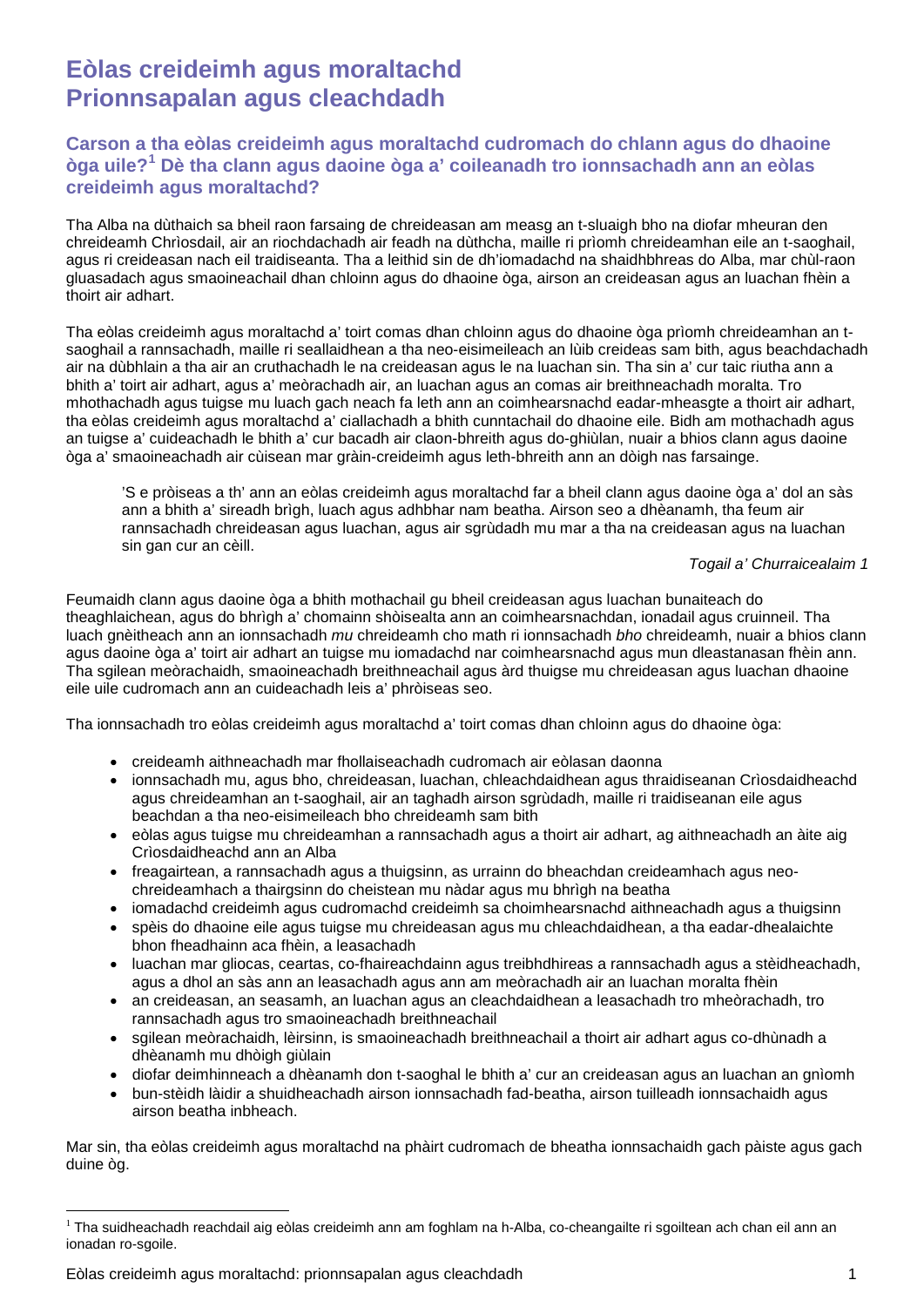### **Ciamar a tha eòlasan agus builean eòlas creideimh agus moraltachd air an eagrachadh?**

Tha cothroman anns na h-eòlasan agus na builean airson pearsanachadh agus roghainn, airson doimhneachd agus meòrachadh.

Tha na h-eòlasan agus na builean air an eagrachadh ann an trì dòighean, airson comas a thoirt do luchd-teagaisg ionnsachadh mu, agus tro, Chrìosdaidheachd a phlanadh, a thuilleadh air creideamhan eile an t-saoghail a tha air an taghadh airson an ionnsachadh, agus airson planadh mu adhartas chreideasan agus luachan. Airson nam prìomh chreideamhan, tha na loidhnichean adhartais a' gabhail a-steach Creideasan, Luachan agus ceistean, agus Cleachdaidhean is traidiseanan.

Chan eil na h-eòlasan agus na builean co-cheangailte ri adhartas chreideasan agus luachan le clann agus le daoine òga a' cruthachadh suidheachadh air leth airson planadh. Bu chòir dhaibh a bhith ceangailte ri na h-eòlasan agus ri na builean airson Crìosdaidheachd agus creideamhan an t-saoghail, a tha air an taghadh airson ionnsachadh.

Tha builean na ceathramh ìre air an dealbhadh airson a bhith faisg air ìre 4 den SCQF.

#### **Carson a tha cuideam air Crìosdaidheachd ann an curraicealam eòlas creideimh agus moraltachd?**

Aig àm planaidh airson eòlas creideimh agus moraltachd, bidh sgoiltean a' beachdachadh air na coimhearsnachdan agus air na suidheachaidhean sa bheil a' chlann agus na daoine òga a' còmhnaidh agus ag ionnsachadh. Tron ionnsachadh ann an eòlas creideimh agus moraltachd, bidh clann agus daoine òga uile a' toirt air adhart tuigse mu Chrìosdaidheachd, a tha air eachdraidh agus traidiseanan na h-Alba a dheilbh, agus a tha fhathast a' toirt buaidh air a' bheatha nàiseanta. Cuideachd, 's e prionnsapal bunaiteach a th' ann gum bi clann agus daoine òga air feadh Alba a' beachdachadh air raon de chreideamhan agus de bheachdan, ge air bith ciod an suidheachadh fhèin no suidheachadh ionadail. Gu dearbha, cumaidh na h-eòlasan agus na builean air adhart gu cloinn agus gu daoine òga, mar a bhios iad a' fàs, a' leudachadh an ionnsachaidh gu fada seachad air an t-suidheachadh ionadail gu suidheachaidhean nàiseanta agus eadar-nàiseanta.

#### **Dè tha a' comharrachadh ionnsachadh agus teagasg èifeachdach ann an eòlas creideimh agus moraltachd?**

Bu chòir do dh'ionnsachadh a bhith leanailteach, adhartach agus brìoghmhor, agus bu chòir a bhith a' planadh air a shon agus ga theagasg ann an dòighean a tha a' brosnachadh luchd-ionnsachaidh airson gun aithnich iad gu bheil an t-èolas, na sgilean agus na beachdan a tha air an comharrachadh ceangailte ri chèile ann an dòigh a tha dofhuasgailte. Chan urrainn na rùintean sin a bhith air an coileanadh ach tro theasgag agus tro ionnsachadh a tha àrdghnèitheach, agus tro shuidheachadh a tha taiceil airson ionnsachadh a stèidheachadh. Tha dleastanas cudromach air luchd-teagaisg uile ann a bhith a' cumadh agus ag adhartachadh feallsanachd in-ghabhalach agus spèis do gach neach fa leth.

Ann am planadh agus teagasg eòlas creideimh agus moraltachd, bidh cothrom aig luchd-teagaisg:

- cunntas mothachail a bhith aca mu, agus luach a chur air, an creideamh nan coimhearsnachdan ionadail fhèin, a' cleachdadh cho-theacsan buntainneach air a bheil daoine òga eòlach
- clann agus daoine òga a bhrosnachadh tro ghnìomhan airson com-pàirteachadh ann an seirbheis do chàch;
- comas a thoirt air adhart, tro eòlas, tro thuigse, tro bheachdachadh agus tro dheasbaireachd làidir, airson creideasan dhaoine eile a thuigsinn
- a bhith a' tarraing air measgachadh de dhòighean obrach, a' gabhail a-steach ionnsachadh gnìomhach agus cluiche aig a bheil amas agus a tha air a phlanadh
- a bhith a' toirt air adhart sgilean ceasnachaidh agus air smaoineachadh breithneachail a bhrosnachadh;
- a bhith a' toirt air adhart sgilean airson fuasgladh cheistean a chruthachadh
- ùine fhighe a-steach airson meòrachadh pearsanta, beachdachadh is deasbaireachd ann an doimhneachd a bhrosnachadh
- ùine a sholarachadh airson ionnsachadh co-obrachail agus neo-eisimeileach
- beachdachadh mun chùl-raon creideimh, mu shuidheachadh 's mu ìre adhartais na cloinne agus nan daoine òga, agus mun comas air dèiligeadh ri beachdan iomadh-fhillte
- aithneachadh agus togail a dhèanamh air an raon chudromach mu cheanglaichean eadar cuspairean agus ionnsachadh ann an eòlas creideimh agus moraltachd agus roinnean eile den churraicealam
- teicneòlas a chleachdadh gu freagarrach agus gu mac-meanmhainneach
- togail air prionnsapalan Measadh gus Ionnsachadh.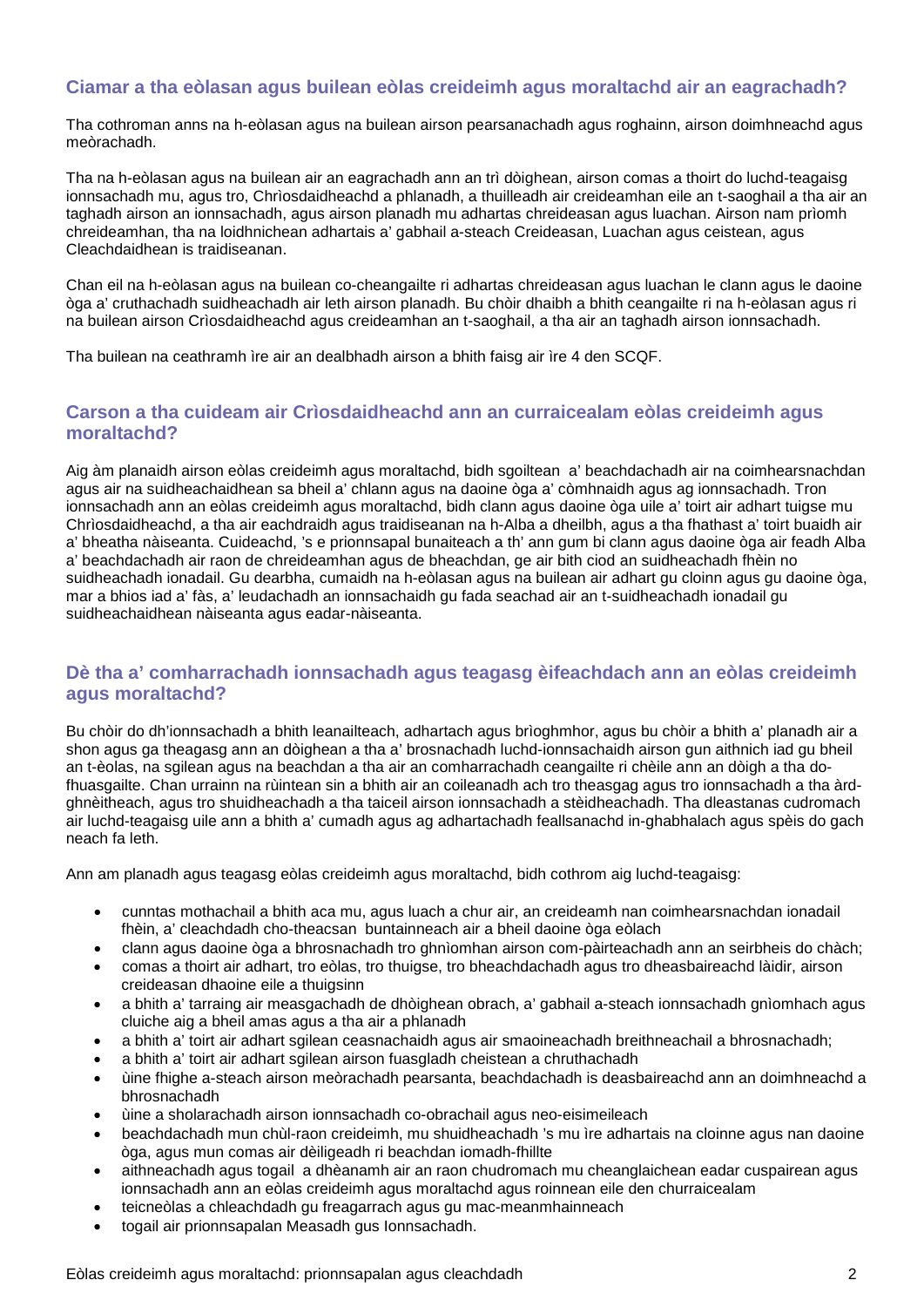Bidh modhan de obair ghnìomhach, a' gabhail a-steach ionnsachadh co-obrachail, a' brosnachadh chloinne agus dhaoine òga airson am beachdan, an eòlasan agus an dùbhlain moralta a dheasbad agus a cho-roinneadh ann an caochladh dhòighean. Bidh sin a thuilleadh air a bhith a' leasachadh sgilean beatha agus obrach, a leithid conaltradh, ag obair còmhla ri daoine eile agus a' fuasgladh cheistean.

Bidh luchd-teagaisg a' dèanamh cinnteach gun dèilig iad ri clann agus ri daoine òga an taobh a-staigh creideamh sam bith ann an dòigh mhothachail. Ged a bhios cuid airson bruidhinn mun creideamh, bidh feadhainn eile nach bi. Cha bu chòir do luchd-teagaisg a bhith den bheachd gum bu chòir pàiste no neach òg sam bith a bhith deiseil airson fiosrachadh a thoirt seachad.

Faodaidh beachdan a tha neo-eisimeileach bho chreideamh cràbhach a bhith air an deasbad an taobh a-staigh nam modhan ionnsachaidh agus teagaisg, a thathar a' cleachdadh airson Crìosdaidheachd agus creideamhan an tsaoghail a sgrùdadh. Tha eòlasan agus builean ann an leasachadh chreideasan agus luachan a' cur taic ri adhartas tuigse a tha nas fharsainge, agus a tha a' drùdhadh air ionnsachadh agus teagasg.

Os cionn gach nì, 's e an neach-teagaisg a tha a' sònrachadh a' bhrosnachaidh agus an dùbhlain a tha cudromach airson ar rùintean do dhaoine òga uile a choileanadh.

#### **Ciamar a phlanas mi airson raon freagarrach de chreideamhan, ach aig an aon àm a' gabhail a-steach bheachdan a tha neo-eisimeileach mu chreideas creideimh?**

A thuilleadh air sgrùdadh Crìosdaidheachd, feumaidh co-dhùnaidhean a bhith dèante mu na creideamhan a bhithear a' taghadh airson sgrùdadh, airson doimhneachd tuigse a thoirt air adhart. Tha e cudromach cuimhneachadh air suidheachaidhean ionadail agus air dùilean coimhearsnachd, agus pàrantan a thoirt a-steach an lùib chodhùnaidhean. Tha e cudromach nach bithear a' dol ro dhomhainn ann an cus chreideamhan, gun cus thaobhan a sheachnadh, nì a dh'fhaodadh a bhith dùbhlanach. Le seo san amharc, dh'fhaodadh gum biodh e freagarrach ann am mòran de bhun-sgoiltean amas air dà chreideamh saoghail aig a' char as motha, a thuilleadh air Crìosdaidheachd. Ach, ged a bhithear a' sgrùdadh aon chreideamh, no barrachad air aon, ann an doimhneachd, dh'fhaodadh gum bi luchd-teagaisg ag iarraidh smaoineachadh air nithean co-cheangailte ri creideamhan eile, a tha air an taghadh gu cùramach, 's dòcha ann an suidheachadh ionnsachadh eadar-chuspaireil.

Glè thric, bidh co-theacsa mu sgrùdadh chreideamhan an t-saoghail a' gabhail a-steach Crìosdaidheachd, a' stiùireadh luchd-teagaisg gu puingean freagarrach far am faodar bruidhinn mu smuaintean a tha neo-eisimeileach bho chreideas, bho luachan, chleachdaidhean agus thraidiseanan creideimh. 'S e eisimpleir dealbhach de sin, an cothrom a tha ceangailte ri bhith a' rannsachadh luachan moralta creideimh no freagairt do chùis shòisealta, agus rannsachadh mu luachan moralta roghainn no co-rèireachd, a tha neo-eisimeileach bho chreideas creideimh.

#### **Ciamar a bhios na h-eòlasan agus na builean a' toirt taic do chlann mu an creideasan agus an luachan fhèin a thoirt air adhart?**

Tha na pròiseasan co-cheangailte ris a' bheachd-smuain, 'sireadh pearsanta', fhathast mar phrìomh phàirt de theagasg agus de ionnsachadh ann an eòlas creideimh agus moraltachd: feumaidh clann agus daoine òga ionnsachadh bho chreideasan creideimh cho math ri ionnsachadh mun deidhinn. Bu chòir don t-suidheachadh ionnsachaidh a bhith a' brosnachadh adhartas air na creideasan agus na luachan aig a' phàiste no aig an duine òg fhèin, a thuilleadh air a bhith a' toirt air adhart eòlais agus tuigse mu luachan, mu chleachdaidhean agus mu thraidiseanan. Gabhaidh seo a choileanadh tro bheachdachadh agus tro mheòrachadh air, agus freagairt do, na dùbhlain a tha air an taisbeanadh le creideasan agus le luachan creideimh, agus leothasan a tha a' tighinn bho bheachdan a tha neo-eisimeileach bho chreideas creideimh.

Bu chòir do phàiste no do dhuine òg a bhith a' rannsachadh a chreideasan agus a luachan leasaichte fhèin tron phròiseas ionnsachaidh ann an eòlas creideimh agus moraltachd. Bu chòir don rannsachadh seo a bhith san ionnsachadh agus san teagasg air fad, a' gabhail a-steach làn chunntas de fhiosrachadh, de aois agus de ìre a' phàiste agus an duine òig. Tha eòlas agus tuigse nam pàirt cudromach den mheòrachadh agus den rannsachadh seo ach chan iad na h-aon phàirtean. Dh'fhaodadh neach-ionnsachaidh a bhith a' faireachdainn agus a' cur an cèill mothachadh mu iongnadh, ag aithneachadh phàtrain agus òrdugh san t-saoghal, a' ceasnachadh bhunan gu làidir, a' meòrachadh air dàimhean agus luachan, agus a' tòiseachadh air smaoineachadh mu cheistean deireannach cocheangailte ri brìgh, luach agus adhbhar sa bheatha. Feumaidh am pròiseas ionnsachaidh seo aithneachadh, agus tòiseachadh bho, shuidheachadh tùsail an duine òig.

Mar a bhios am pàiste no an duine òg ag ionnsachadh agus a' dèanamh adhartas, tha nàdar toinnte cuartail a' phròiseas seo follaiseach: mar sin, tha am frèam de eòlasan agus de bhuilean a' solarachadh chothroman tadhail agus ath-thadhail air cùisean tron bheatha. (Mar sin, mar eisimpleir, chan eil mothachadh air iongnadh idir air a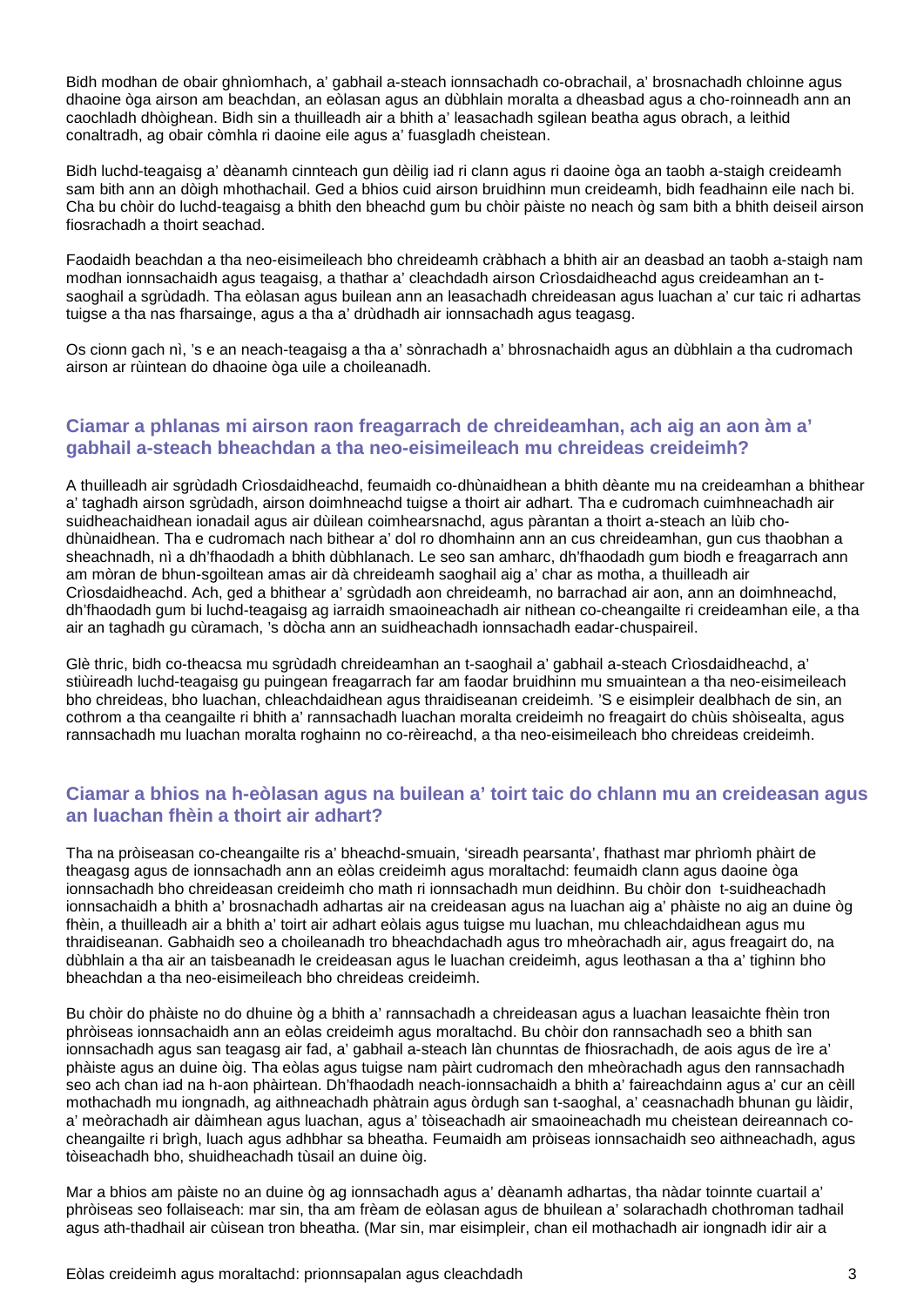chuingealachadh ri ìre àraidh sam bith sa bheatha.) Tha leudachadh chreideasan agus luachan a' phàiste no an duine òig mar sin air an stèidheachadh san fhrèam, agus bidh gnìomhan buntainneach agus taiceil ri seo a' gabhail àite ann an co-theacsa rannsachadh chreideamhan agus bheachdan a tha neo-eisimeileach bho chreideas creideimh. Aithnichidh luchd-teagaisg nach bi clann uile, sa phròiseas meòrachaidh phearsanta seo, a' gabhail ris bho shealladh creideimh.

#### **Dè na comharran farsaing measaidh a th'aann an eòlas creideimh agus moraltachd?**

Bidh measadh ann an eòlas creideimh agus moraltachd a' cuimseachadh air eòlas agus air tuigse chloinne agus dhaoine òga mu chleachdaidhean chreideamh agus thraidiseanan, agus air an sgilean ann a bhith a' toirt fhreagairtean fiosraichte earbsach do chùisean creideimh agus moraltachd.

Faodaidh luchd-teagaisg fianais air adhartas a thional mar phàirt de dh'ionnsachadh chloinne agus dhaoine òga bho latha gu latha mu chleachdaidhean, thraidiseanan, chreideasan agus luachan, agus mum freagairtean dhaibh. Bidh cleachdadh ghnìomhan measaidh sònraichte nan cuideachadh mar an ceudna, ann am measadh adhartas ann an eòlas, ann an tuigse 's ann an sgilean. Bho na tràth bhliadhnaichean chun nan ìrean as àirde, bidh clann agus daoine òga a' sealltainn an adhartais tro fhreagairtean a tha a' sìor fhàs nas meòrachaile mu chreideasan, luachan, chleachdaidhean agus thraidiseanan dhaoine eile, mu an sgilean còmhraidh mu chùisean moralta agus am freagairtean pearsanta fhèin. Mar eisimpleir, a bheil clann agus daoine òga a' taisbeanadh gu bheil iad a' leudachadh bheachdan nas fiosraichte, agus seallaidhean nas farsainge, nam meòrachaidhean air cùisean moralta agus beusanta?

Bu chòir do mheasadh an ìre, gun urrainn clann agus daoine òga meòrachadh air an creideasan, air na luachan agus air na traidiseanan a tha iad air a bhith a' sgrùdadh, a shealltainn. Bidh modhan measaidh a' gabhail a-steach nach eil an-còmhnaidh 'freagairt ceart' ann, nuair a tha cùisean creideimh agus moraltachd an làthair. Faodaidh clann agus daoine òga an adhartas a shealltainn tro:

- cho math 's a dhèiligeas iad ri ceistean agus ri cùisean
- cho domhainn 's a thèid iad an sàs ann an cùisean creideis agus moraltachd
- an comasan adhartais air smaoineachadh breithneachail
- am mothachadh mu mar is urrainn dhaibh an creideasan, an luachan agus am beachdan fhèin a chur an gnìomh agus mar is urrainn dhaibh spèis a nochdadh do dhaoine aig a bheil creideasan eadar-dhealaichte.

Bu chòir do mheasadh a bhith a' ceangal ri roinnean eile den churraicealam, an taobh a-staigh agus an taobh amuigh den t-seòmar-teagaisg, agus cothroman a thairgsinn dhan chloinn agus do dhaoine òga airson iomadachd creideimh a rannasachadh, maille ri buaidh creideimh air beatha dhaoine agus air comainn shòisealta, sa choimhearsnachd ionadail agus chruinneil.

#### **Ciamar a tha eòlas creideimh agus moraltachd a' cur gu h-iomlan ris a' churraicealam? Ciamar a nì mi ceanglaichean ri roinnean eile den churraicealam?**

Tha luachan mar ceartas, gliocas, co-fhaireachdainn agus treibhdhireas an-còmhnaidh gan cur an gnìomh tro gach raon de bheatha na sgoile mar choimhearsnachd. Gabhaidh iad an toirt air adhart tro rannsachadh agus tro chòmhradh mu eòlas creideimh agus moraltachd.

Bu chòir cothroman a thoirt dhan chloinn agus do dhaoine òga a bhith a' gabhail pàirt ann an seirbheis do chàch, agus daoine a choinneachadh a tha a' sealltainn an creideimh tro ghnìomh. Ionnsaichidh iad bhuapasan uile anns a bheil brosnachadh, dùbhlan agus taic.

Tha eòlasan agus builean eòlas creideimh agus moraltachd a' brosnachadh cheanglaichean ri roinnean eile den churraicealam airson eòlas nas doimhne, nas tlachdmhoire agus nas gnìomhaiche a sholarachadh do luchdionnsachaidh. Tha eòlasan a' cur gu mòr ri adhartas anns na ceithir comasan a thaobh luchd-ionnsachaidh soirbheachail, daoine misneachail, saoranaich earbsach agus com-pàirtichean èifeachdach, mar a th' air a mhìneachadh ann an *Togail a' Churraicealaim 1*. Tha ceangal làidir aig eòlas creideimh agus moraltachd ri ionnsachadh ceangailte ri saoranachd, iomairt, foghlam eadar-nàiseanta, cruthachalachd agus adhartas seasmhach.

Tha comas aig luchd-cleachdaidh na h-eòlasan agus na builean eagrachadh ann an dòighean a tha eadardhealaichte agus cruthachail, airson caochladh eileamaidean ionnsachaidh, a tharraing còmhla, a thuilleadh air ceangal na sgoile ris a' choimhearsnachd fharsaing.

Aithnichidh luchd-teagaisg an comas airson ceanglaichean luachmhor a bhith ann eadar eòlas creideimh is moraltachd agus gach roinn eile den churraicealam. Tha pàirtean de shlàinte agus sunnd a' sealltainn chothroman farsaing airson ionnsachadh mu thaobhan moralta na beatha, a' gabhail a-steach dhàimhean. Bidh clann agus daoine òga a' sgrùdadh chùisean moralta agus beusanta ann an roinnean eile den churraicealam. Tha cuspairean